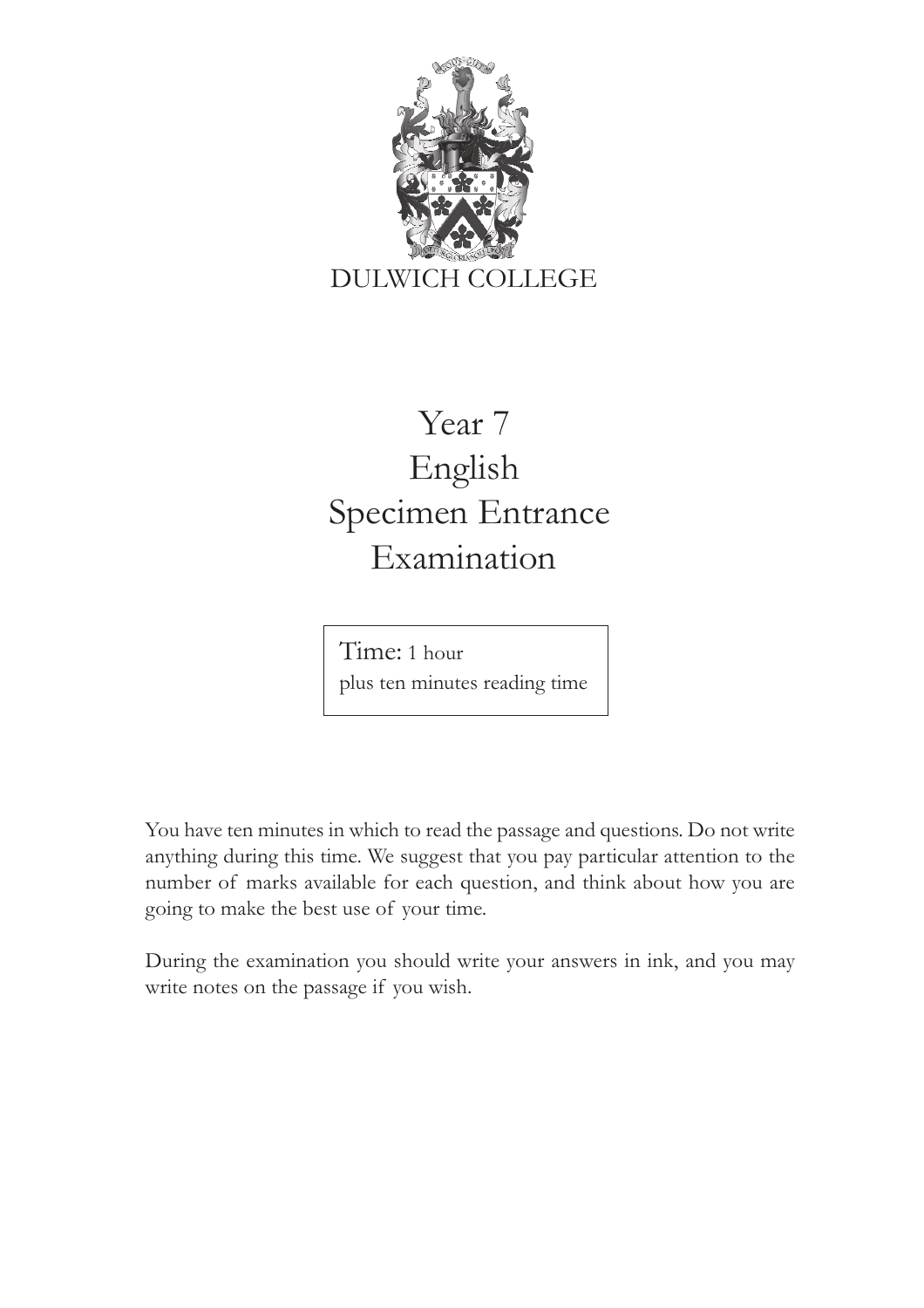## Graylake School 1717

Cold **gnawed** on him like a rat. Around him, the grey blankets of the other beds rose and fell like the swell of a bleak, dirty sea. Nathan had no idea what had woken him –he was still exhausted – and yet some upheaval had washed him up above the waterline of sleep. He was afraid, without knowing why.

A teacher's black gown hung from a peg on the wall. It had hung there, unclaimed, for as long as Nathan could remember, threadbare, almost **transparent** with age, like the ghost of a hanging man, swaying in the draughts. As many nightmares as moths had fluttered towards Nathan out of that black gown swinging, swinging from its hook.

He thought about his sister. This was the only time of day when it was acceptable to think about a sister. Once the day had got under way, there would be no excuse to mention her. For Nathan to mention Maud to one of the other boys would be like referring to his nursery wooden horse or teething ring. Secretly, Nathan thought it rather a betrayal of sisters, to pretend they did not exist. So he made a point of thinking about Maud, in the privacy of first light: mousy little Maud, keeping house, cooking and supervising meals, polishing spoons, and reading to her father.

With their mother dead, all such housewifely duties had settled on Maud like an inch of dust, obscuring the pictures Nathan carried in his mind. When he tried to remember how she looked, he had difficulties distinguishing her dress from the **drab** parlour curtains, her face from the white plates on the dresser. Mousy Maud. She never played with him now, in the vacations; her duties left her no time. She did not smile much, either.

Then came the **clanging** of the morning bell. The other boys began groaning and wriggling under their brown blankets, like moles who burrow away from noise. The beadle, who came to ensure that everyone obeyed the bell, was in fact startled to see Nathan already on his feet and dressing. Boys are not commonly so easy to wake.

The boys' boots were all out in the courtyard, lining the cloisters, as if they had set out early for breakfast without waiting for their owners. Bare feet paddled across the cobbles and squeezed into them; the leather was **rigid** with frost. Gibbering boys pulled their jackets over their convict-shaven heads, so that they looked as if they had no heads at all, clumping along to the refectory with boot-laces lashing loose, unwilling to spend time in the cold, tying them. Besides, most of the boys' fingers were numb.

5

1

10

15

25

30

35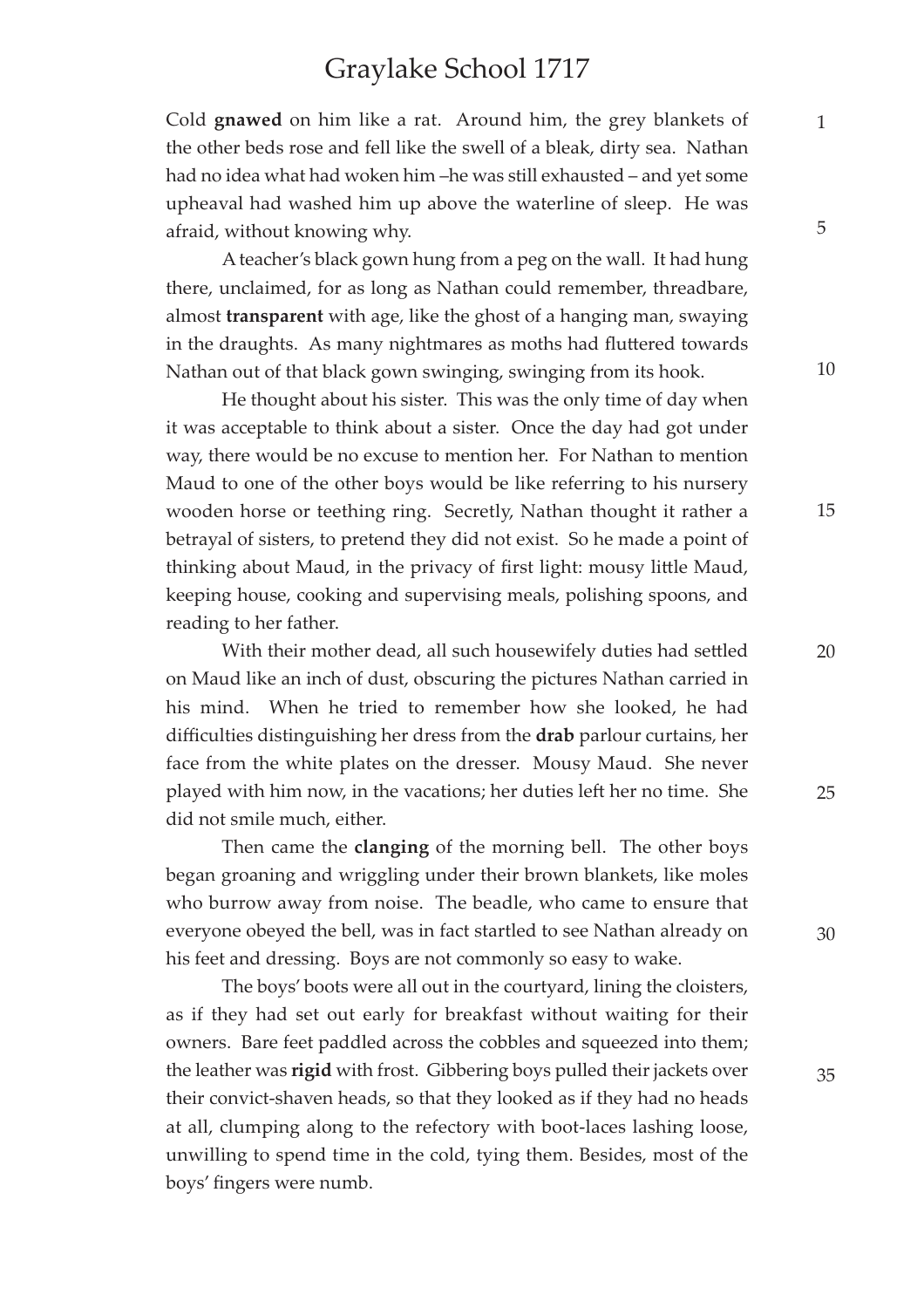According to paragraph one, what three feelings does Nathan have  $\mathbf{1}$ when he wakes  $up$ ? (3)

The phrase on line 2, '... like the swell of a bleak, dirty sea', is a  $\overline{2}$ simile. Write down three other similes (phrases which compare one thing with another), from the passage. (6)

According to paragraphs one and two, what two things can Nathan see  $\mathfrak{Z}$ on waking up? (4)

According to paragraph two, what is it about the teacher's gown which  $\overline{4}$ gives Nathan nightmares? You should find at least three things. (6)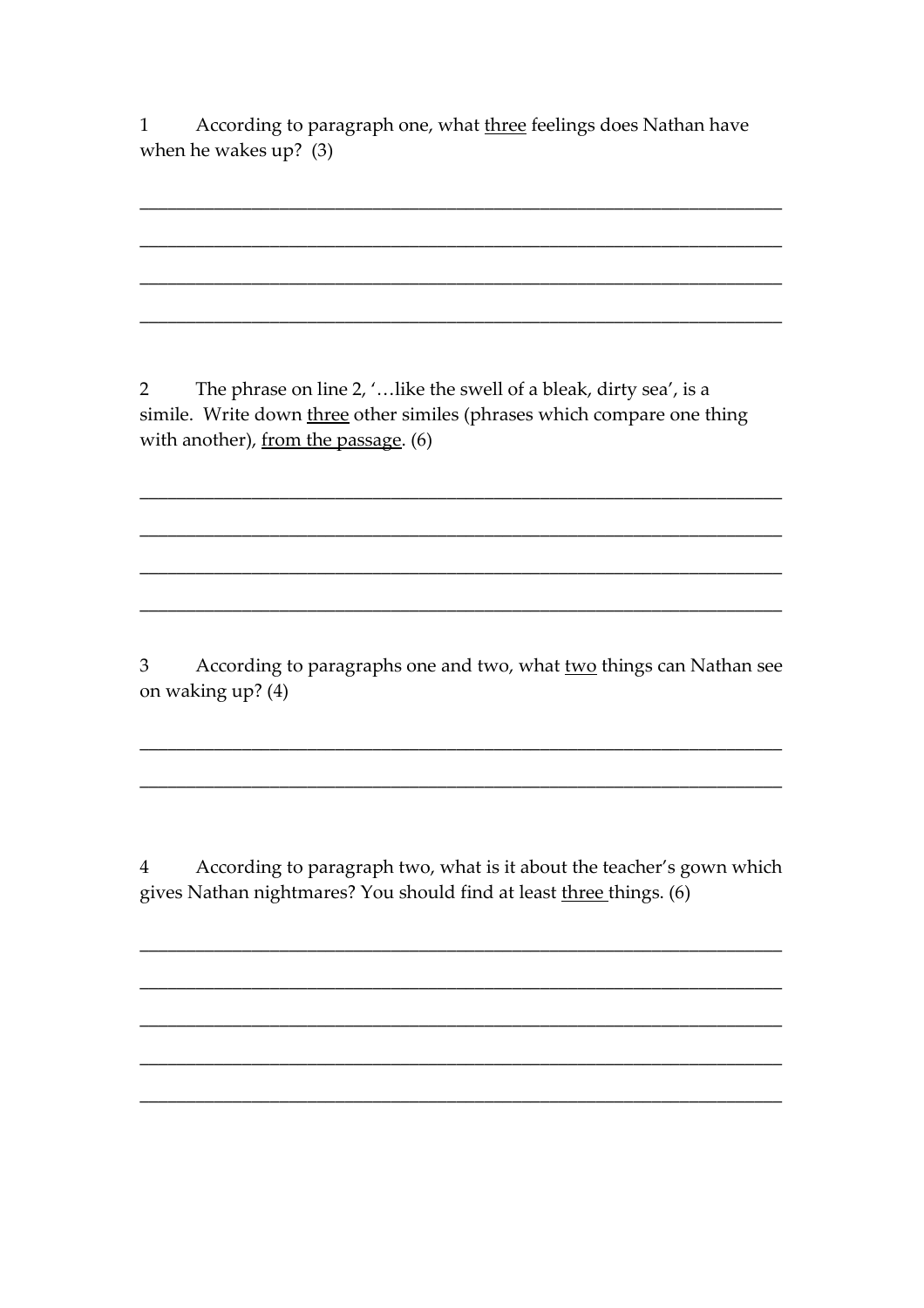5 Why was early morning the only time of day when 'it was acceptable to think about a sister'? What other things are the boys unable to talk about? (4)

6 Maud is described as 'mousy'. What does the word 'mousy' suggest to you about her character and appearance? (4)

 $\overline{7}$ Write a paragraph to fit between paragraphs four and five. Using your imagination, add to and develop what the writer has already told us about Maud. You should write about her appearance, her personality and her actions. Remember that the story is set in the past. (15)

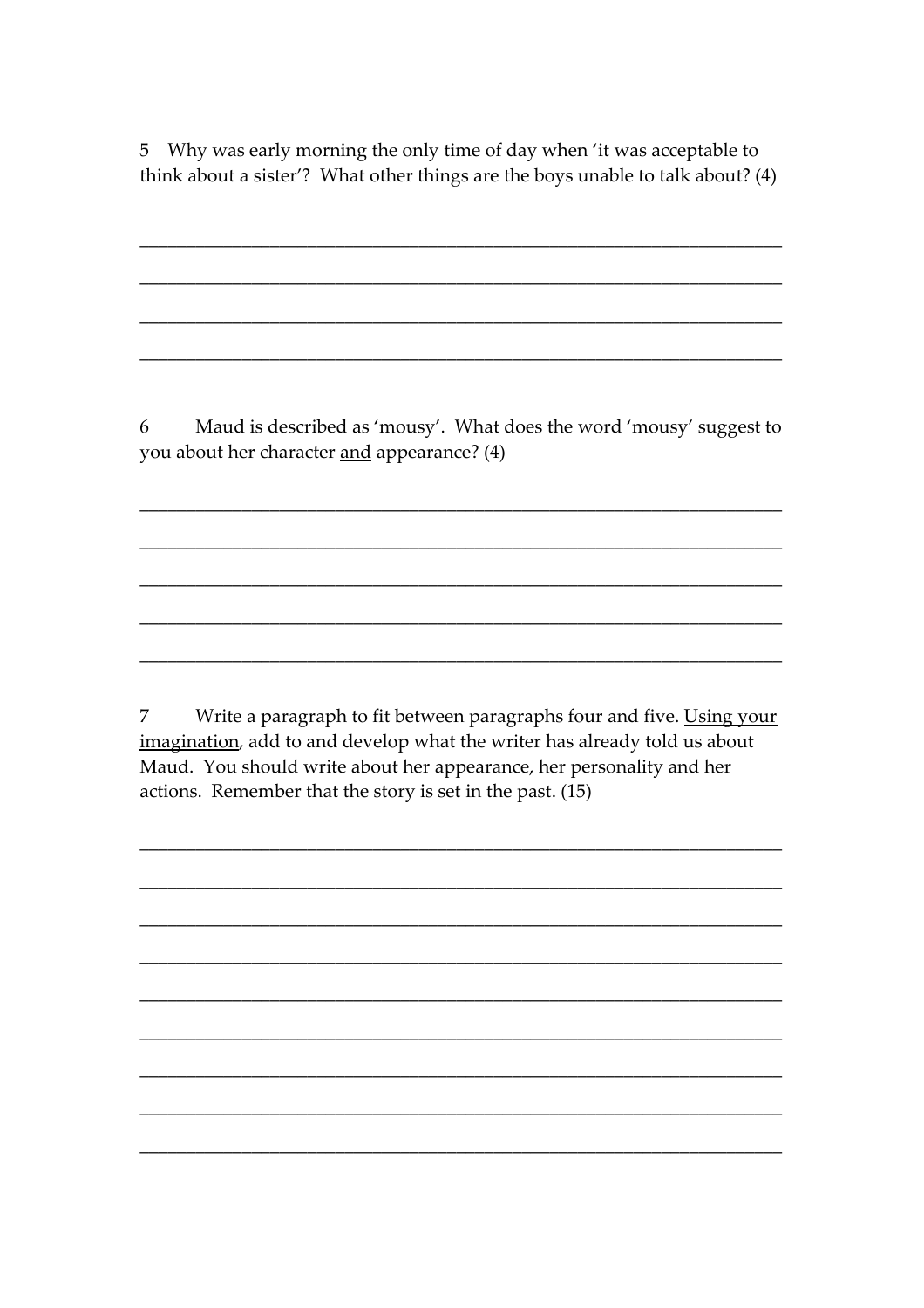In your own words, how did the Beadle feel when he saw Nathan? 8 Why did he feel this way? (4)

9 Give two reasons why the boys' boot-laces remained untied. (4)

Give the meanings of the following words as they are used in the 10 passage: (10)

| <b>gnawed</b> (line 1)      |  |
|-----------------------------|--|
| <b>transparent</b> (line 8) |  |
| $drab$ (line 23)            |  |
| clanging (line 27)          |  |
| rigid (line 35)             |  |